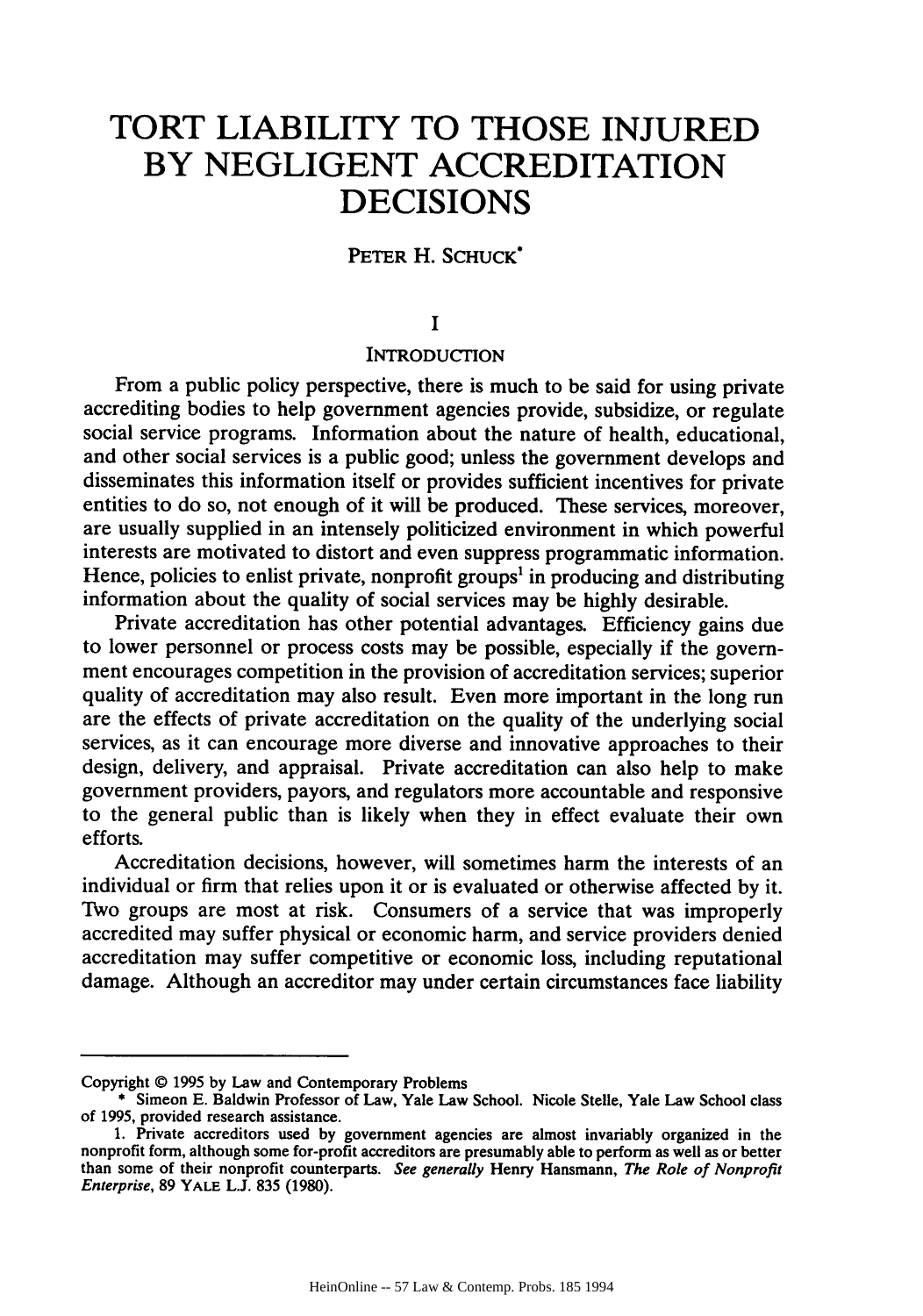under contract, antitrust, or civil rights law, this paper is concerned only with its potential liability for damages in tort.2

Government agencies sometimes make accreditation decisions themselves, formulating and applying quality standards for service providers and granting or denying eligibility for insurance payments as a result.<sup>3</sup> This paper, however, concerns the presumably more common arrangement in which these decisions are made by private accreditation bodies operating under contract with, and at the behest of, the government. This public-private interaction affects the structure of accreditor liability in several ways. Since the government is the ultimate "deep pocket," its involvement may attract more and larger claims by injured consumers.<sup>4</sup> Moreover, its involvement may alter the accreditation decision's legal status by qualifying the decision as "state action" that triggers constitutionally based remedies.

On the other hand, government decisions about providing, subsidizing, or regulating social services may either be legally immune from liability or subject to statutorily limited damages.<sup>5</sup> Even if the government cannot invoke immunity, consumers may lack standing or otherwise have limited opportunity to challenge the government's decision legally.<sup>6</sup> Claimants may therefore sue the private accreditor, which may in turn seek to wrap itself in the government's immunity by invoking a kind of government contractor defense.<sup>7</sup> Especially if this shared immunity is unavailable to accreditors, the possibility that both government entities and officers will enjoy tort immunity in cases challenging accreditation decisions places a special burden on the remaining tort claims against the accrediting agency to further the deterrence objectives that the immunities undermine. If the tort system is to ensure that the social costs of

<sup>2.</sup> Other papers in this symposium are concerned with consumer or competitor antitrust or civil rights claims under 42 U.S.C. § 1983 (1988). *See generally* Peter H. Brody & Clark C. Havighurst, *Accrediting and the Sherman Act,* 57 LAW & CONTEMP. PROBS. 199 (Autumn 1994); Eleanor D. Kinney, *Private Accreditation as a Substitute for Direct Government Regulation in Public Health Insurance Programs: When Is It Appropriate?,* **57 LAW & CONTEMP. PROBS.** 47 (Autumn 1994). Consumers could conceivably assert claims as third-party beneficiaries of the contract between the government and the accrediting body, but such claims are unlikely to succeed. *See, e.g.,* State v. Joint Comm'n on Accreditation of Hosps., Inc., 470 So. **2d 169** (La. Ct. **App. 1985).** In any event, this theory would seem less attractive to plaintiffs than a straightforward tort claim.

**<sup>3.</sup>** Federal government regulation of nursing homes is an example.

*<sup>4.</sup> See, e.g.,* **AUDREY CHIN & MARK A. PETERSON, DEEP** POCKETS, **EMPTY** POCKETS: WHO **WINS IN** COOK **COUNTY JURY TRIALS** 43 (1985) (finding that government defendants pay more than individual defendants and, for moderate injuries, more than corporate defendants).

*<sup>5.</sup> See generally* PETER SCHUCK, SUING GOVERNMENT. CITIZEN REMEDIES **FOR OFFICIAL WRONGS** (1983) (discussing relationship between the liability of government and that of its individual officials).

*<sup>6.</sup> See, e.g.,* O'Bannon v. Town Court Nursing Ctr., 447 **U.S. 773 (1980)** (ruling that Constitution does not entitle nursing home residents to pretermination hearing on government decision that could make subsidized care in that home unavailable).

*<sup>7.</sup> See, e.g.,* Boyle v. United Technologies Corp., **487 U.S. 500 (1988).** The availability of this defense to the accreditor seems doubtful, as it is not simply supplying a product or service according to government specifications, as in *Boyle.* Nevertheless, contractual protection of the accreditor against contribution or indemnity claims may be available. *See generally* Ronald **A.** Cass **&** Clayton P. Gillette, *The Government Contractor Defense: Contractual Allocation of Public Risk,* **77** VA. L. REV. **257 (1991).**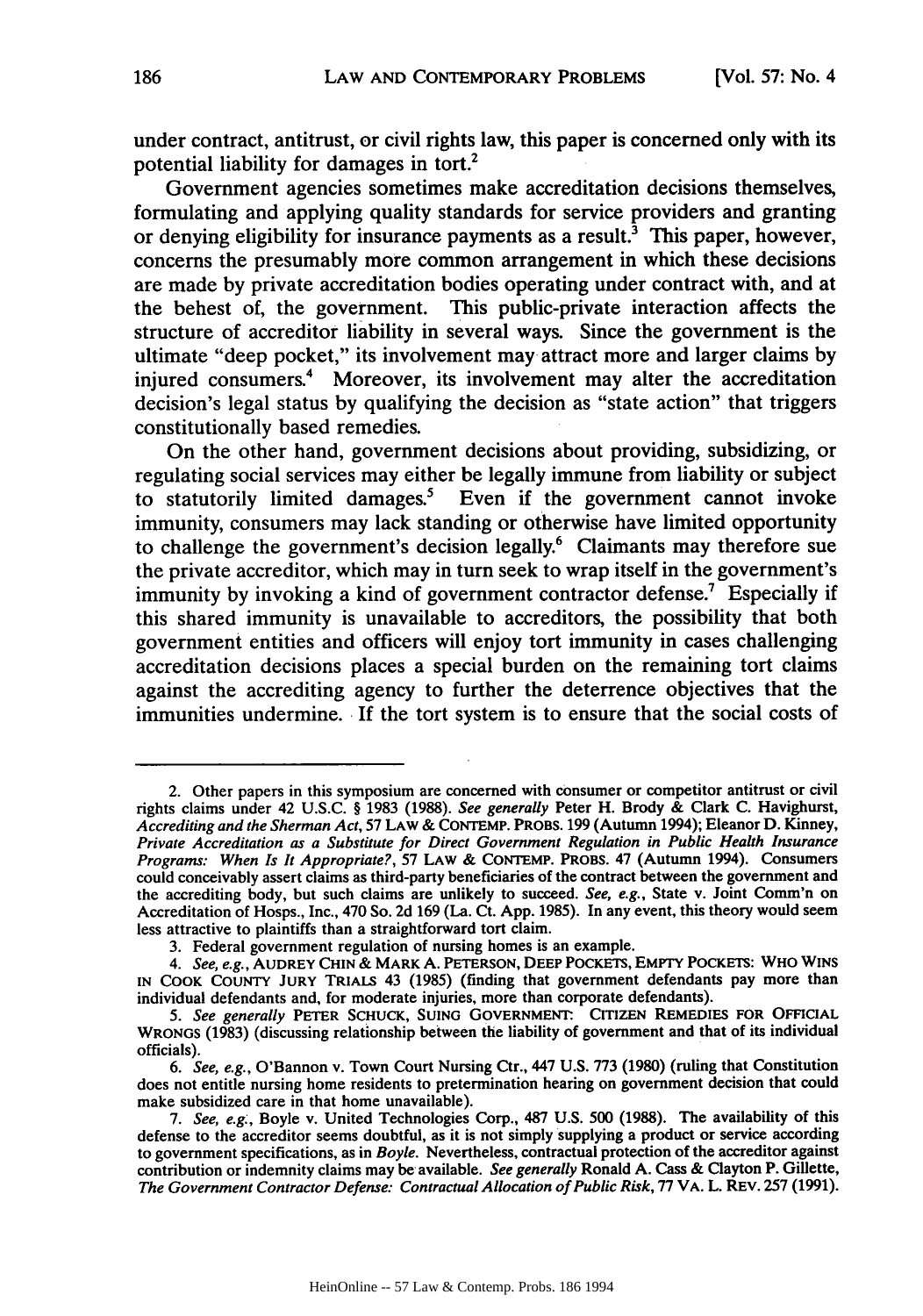poor accreditation decisions are internalized **by** those who can best minimize them, it must provide an effective cause of action against accreditors. Current tort law, however, may in fact be incapable of doing so.

At present, the risk of tort liability for accreditors appears to be very low. Because the case law involving consumer tort claims against private accreditors is exceedingly sparse, $8 \text{ most of this article}$  is devoted to exploring and assessing other lines of cases that could conceivably provide analogical support for consumer claimants. The article's conclusion can be readily stated: only a single court has held a private accrediting body liable to a *consumer* for negligence in connection with its evaluation of a social service provider.<sup>9</sup> Courts have invoked two main doctrinal principles to defeat liability: (1) a rule of no duty to incidental beneficiaries, and (2) demanding requirements that plaintiffs show detrimental reliance and increased risk. These principles largely reflect the traditional argument in favor of limiting liability to those in privity with the defendant; the notion is that privity limitations are necessary in order to avoid massive liabilities, overdeterrence, and high litigation costs. This argument also emphasizes the advantages that can be achieved by structuring legal relationships through contract rather than through tort law.<sup>10</sup>

Notwithstanding these arguments, however, some courts have rejected the traditional privity limitation and imposed liability on risk-increasing activities that can plausibly be analogized to accreditation. One category of cases involves technical groups like Underwriters Laboratories ("UL") which set product safety standards and provide public assurance of compliance with those standards; a more blatantly commercial endorsement of quality (the Good Housekeeping Seal of Approval) also triggered liability. Another category of cases involves other types of claims in which information flow is crucial to liability, notably claims against accountants for negligent financial reports on which the claimants relied. The principles underlying both groups of cases might be used by consumers to argue for accreditor liability under certain circumstances. This article concludes, however, that such an extension of tort liability would probably not further deterrence or compensation goals.

With respect to service providers complaining of denial of accreditation, this article's conclusion is so straightforward that it needs no further discussion below. In the very few tort cases brought by disappointed providers under

<sup>8.</sup> Only three relevant decisions reached the merits. Wissel v. Ohio High Sch. Athletic Ass'n, 605 N.E.2d 458 (Ohio Ct. App. 1992); State v. Joint Comm'n on Accreditation of Hosps., Inc., 470 So. 2d 169 (La. Ct. App. 1985); Peterson v. Multnoman County Sch. Dist. No. 1, 668 P.2d **385** (Or. Ct. App. 1983).

*<sup>9.</sup> See infra* text accompanying notes 22-24 (discussing Peterson v. School Dist. No. 1, 668 P.2d 385). The few litigated cases generally involved claims of physical harm due to negligent accreditation. In one case brought on a negligent misrepresentation theory, students complained that undeserved accreditation of a business college that subsequently became defunct after they enrolled in it induced them to incur expenses and assume debt. This decision, however, failed to reach the merits. Jacobs v. Association of Indep. Colleges and Sch., 219 S.E.2d 837 (S.C. 1975).

<sup>10.</sup> These advantages include greater simplicity, predictability, and flexibility, lower risk of legal error, and less state coercion.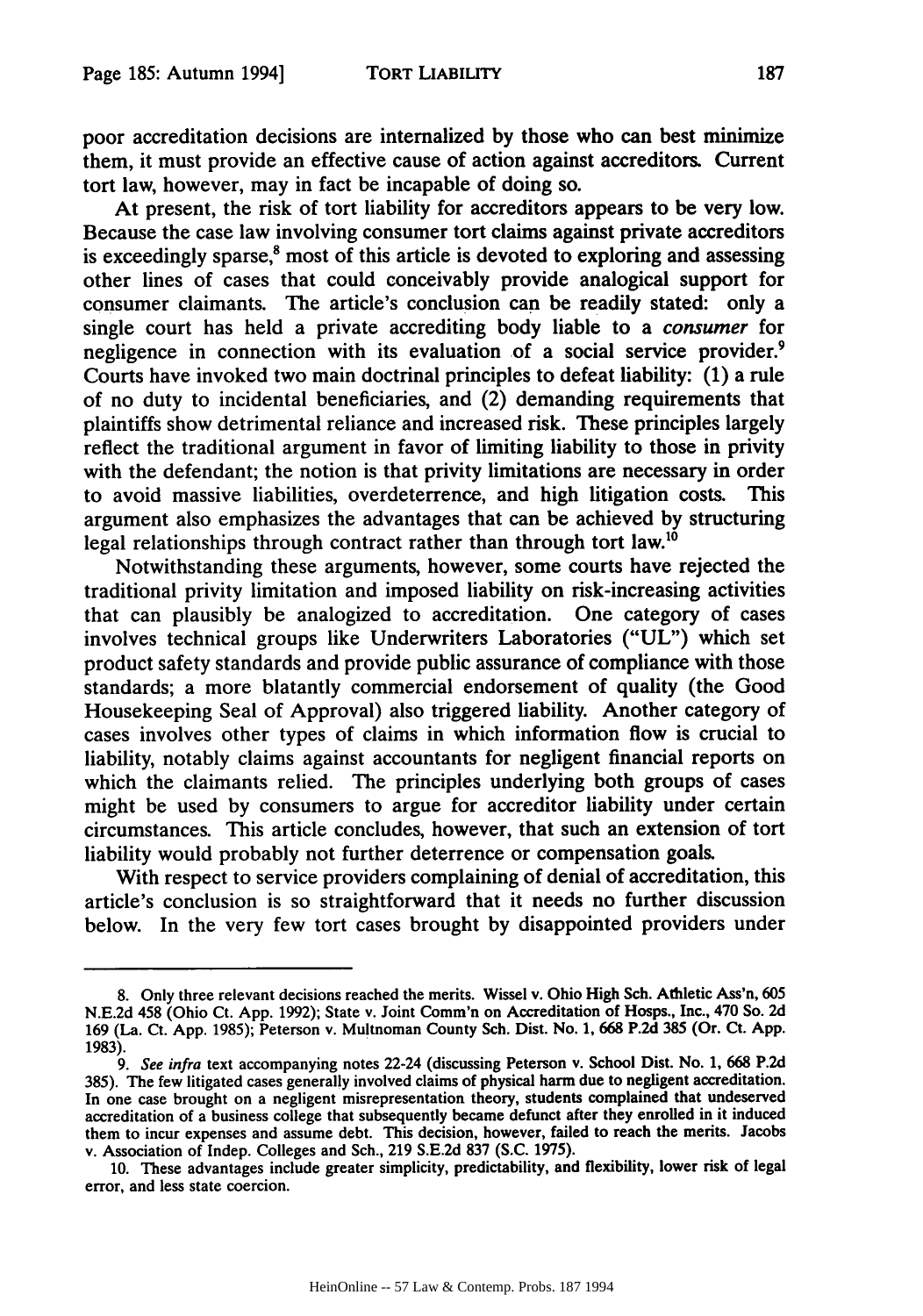theories of defamation or interference with contractual relations, their failure to show malice by the accreditor has defeated the claims.<sup>11</sup> Given the strong first amendment interests in protecting the flow of information about the quality of social services, this malice requirement is likely to be especially demanding in view of the special constitutional protections for information disseminators.<sup>12</sup> Hence, tort doctrine will give little comfort to disappointed service providers; they will have to look principally to antitrust law for protection.<sup>13</sup>

#### II

#### CONSUMER CLAIMS

Several legal theories are available to consumers who seek to hold accrediting bodies liable in tort for their injuries. The most commonly invoked theory is negligence in the performance of the accreditation. An additional theory is that of negligent misrepresentation (that is, the misrepresentation of a material fact or opinion to another made for the purpose of inducing reliance and that in fact induces detrimental reliance). Because the legal concepts implicated by these theories largely overlap, the particular theory chosen by the plaintiff probably has little effect on case outcomes.

#### A. Cases Involving Tort Claims Against Accreditors

One of the three accreditation cases on point is *State of Louisiana v. Joint Commission on Accreditation of Hospitals, Inc.,<sup>14</sup> which involved an allegedly* negligent inspection and accreditation by the Joint Commission on Accreditation of Hospitals (the "JCAH") of a state hospital. The state argued that the JCAH, which it had paid to inspect the hospital for accreditation purposes, had failed to discover that the renal unit water purification system violated JCAH standards, resulting in injuries to patients for which the state had been obliged to pay. The court rejected the state's contract claim, finding that the JCAH inspector had determined that the hospital periodically tested the water system and reported the results, which was all that the pertinent JCAH standard required.<sup>15</sup> Addressing the tort claim, the court stated that the JCAH owed a legal duty of care only to the hospital that paid for its survey and whose

<sup>11.</sup> *See* New Jersey Secretarial Sch., Inc. v. National Ass'n of Trade and Technical Sch., 597 F. Supp. 477 (D.D.C. 1984) (holding accrediting agency not liable absent evidence of malice or intent to injure); Avins v. White, 627 F.2d 637 (3d Cir. 1980) (holding former law school dean, as a public figure, must establish constitutional malice to support defamation claim against accrediting body).<br>12. See Bose Corp. v. Consumers Union of the United States, Inc., 466 U.S. 485 (1984) (requiring

<sup>&</sup>quot;clear and convincing proof of 'actual malice," not just preponderance of evidence); N.Y. Times v. Sullivan, **376 U.S.** 254 (1964) (requiring proof of constitutionally defined malice).

**<sup>13.</sup>** *See generally* Clark Havighurst **&** Nancy M. P. King, *Private Credentialing of Health Care Personnel: An Antitrust Perspective* (pt. 2), **9 AM. J.L. &** MED. **131 (1983);** *see also id.* at **163-64** (noting possible unfair competition claims for competitor-sponsored credentialing decisions).

<sup>14. 470</sup> So. **2d 169** (La. Ct. **App. 1985).**

**<sup>15. &</sup>quot;JCAH** did not undertake to guarantee the safe operation of the hospital or renal units. Neither did they agree to underwrite the competency of the [hospital staff]." *Id.* at **175.**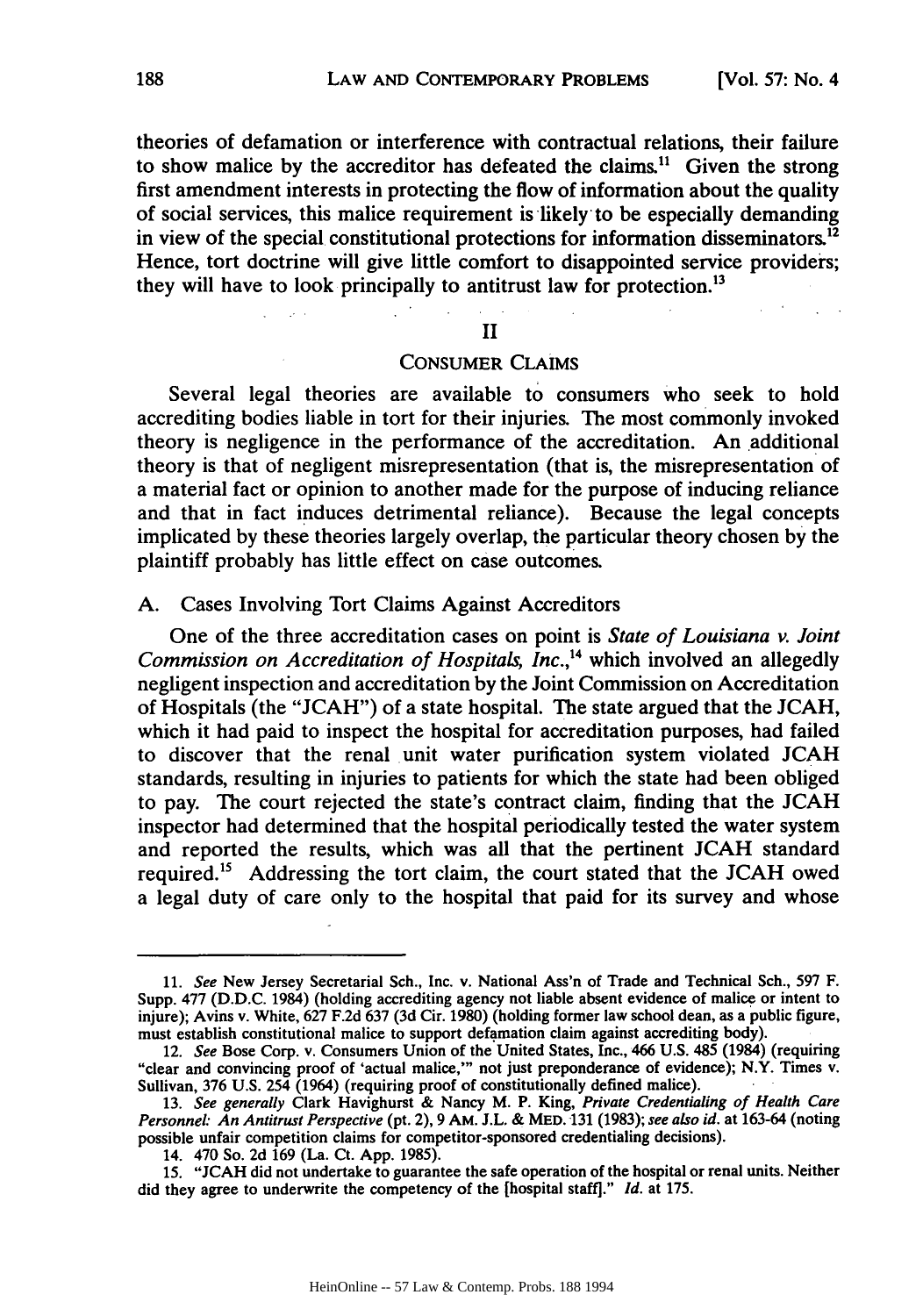employees were responsible for the injury. Any benefit to the patients from the JCAH survey was "merely incidental"; 16 hence the JCAH owed them no duty.

Even if this view were dictum,<sup>17</sup> the rule of no duty to incidental beneficiaries seems wholly unconvincing as a general legal principle, at least in the context of accreditation of social service programs that the government provides, subsidizes, or regulates. With hospital care, after all, the main point of accreditation is patient protection through quality control (that is, avoidance of malpractice). If service quality is inferior, injury to patients is a readily foreseeable consequence. Finally, the the principal purpose of the hospital's quality assurance system, through accreditation or otherwise, is to induce reliance on that system by the general public, insurers, and other payors. Much the same is true with quality control in educational institutions, *mutatis mutandis.* Although the no duty rule remains the law, it seems vulnerable to challenge in the accreditation area. This possibility is discussed below.

Section 324A of the *Restatement (Second) of Torts* supplies a somewhat different theory of accreditor liability than that pursued in *JCAH."8* This section recognizes a duty on the part of one who undertakes to render service to another, if the one undertaking the service (1) negligently increases the risk to a third person who is physically harmed thereby, *or* (2) "has undertaken to perform a duty owed by the other to the third person,"<sup>19</sup> or  $(3)$  the harm results from reliance by the other or the third person in the undertaking. One would think that a court invoking these tests should have no difficulty in imposing liability on a professional accreditor when a negligent accrediting decision injures a consumer who relied on it to his detriment, at least where the accreditor could reasonably foresee that its negligence could harm the consumer.

What does it mean for a consumer to rely to his detriment on an accreditation decision? Again, the case law on negligent accreditation is so sparse that one cannot be certain. Judging from cases involving claims of negligent standard-setting, however, it appears that detrimental reliance requires a showing that the defendant acted affirmatively in a way that placed consumers at greater risk than if the defendant had not acted. This may perhaps be accomplished by showing that its standard was the only one in place or that it reduced the effectiveness of an already existing standard (as by supplanting, not merely

<sup>16.</sup> *Id.* at 178.

**<sup>17.</sup>** The court found that on the facts, the JCAH's conduct was not negligent. It did so **by** finding the accreditor's duty satisfied by what appears to have been a rather perfunctory, checklist approach to the inspection, one which looked only for the mere existence of a control system without regard to how well the system actually operated. The JCAH is frequently criticized for conducting superficial inspections of this sort. *See, e.g., Walt Bogdanich, Small Comfort: Prized by Hospitals, Accreditation Hides Perils Patients Face,* WALL **ST. J.,** Oct. 12, 1988, at **Al.**

<sup>18.</sup> The court in *JCAH* noted that this common law principle had not been adopted in Lousiana. It preferred to decide the tort claim under the state's code provision. 470 So. 2d at **176.**

**<sup>19.</sup> RESTATEMENT (SECOND) OF** TORTS § 324A (1965).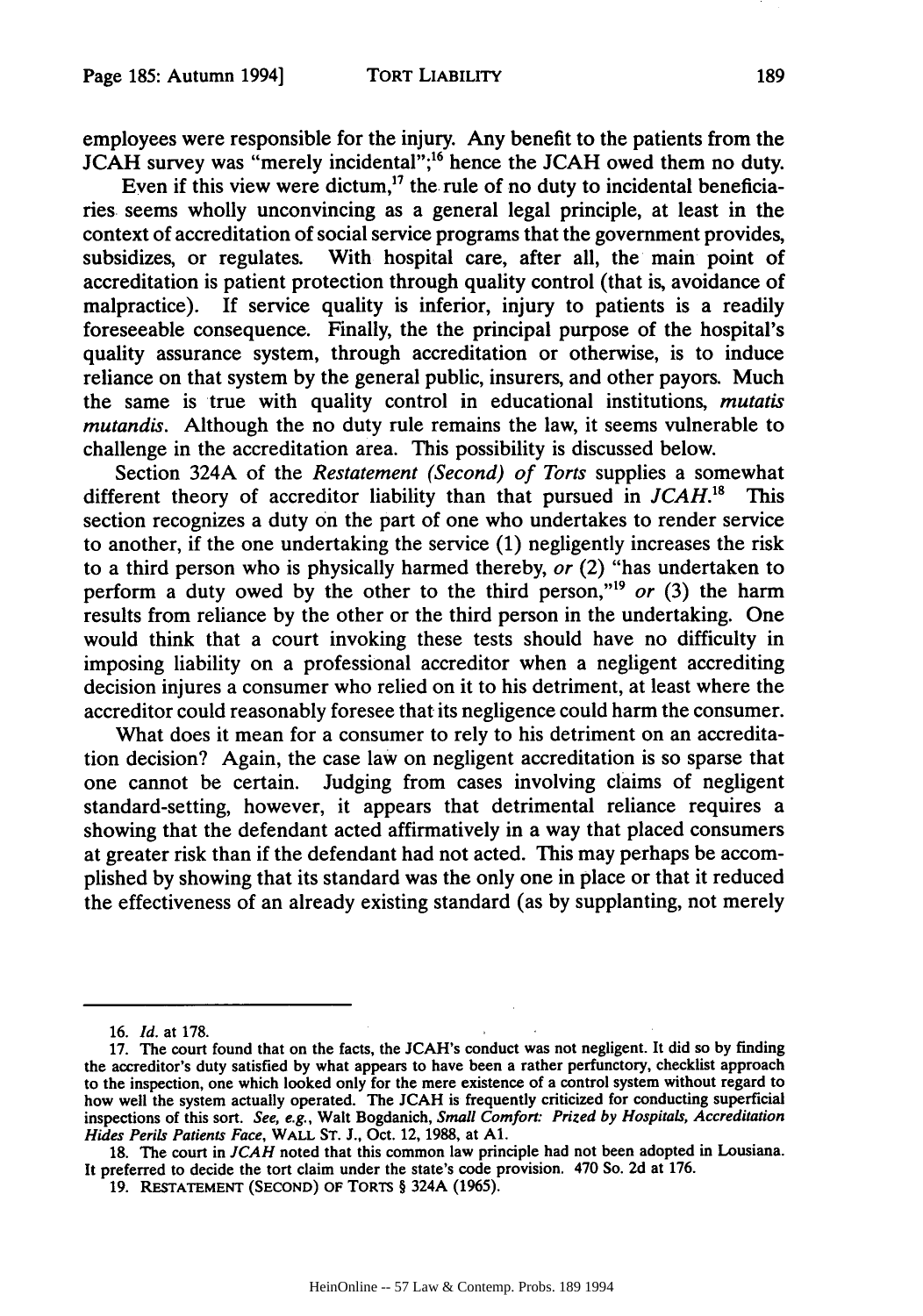supplementing, the existing standard or causing it to become less important).<sup>20</sup> A similar requirement seems to apply to claims of negligent inspection.2'

The importance of this detrimental reliance/increased risk requirement under the Restatement is illustrated by two cases-the only ones other than *JCAH* brought by consumers against social services accreditors. Although these two cases presented Similar facts, the courts reached opposite decisions on the issue of liability. In the first case, *Peterson v. Multnomah County School Dist. No.*  $1<sup>22</sup>$  a high school student who was injured on the second day of preseason football practice when tackling another student sued, *inter alia,* the Oregon School Activities Association (the "OSAA") for negligently failing to require or recommend that its member schools undertake various training and safety measures, including barring live tackling during the first week of practice. The OSAA, a private group, had adopted rules that were apparently binding on the schools and governed the timing of preseason practices but not the content of such practices. While disseminating safety-related information from other associations, it did not adopt or disseminate a recommendation of the National Federation of State High School Associations (the "NFSHSA") and the American Medical Association (the "AMA") that practice games be prohibited until at least the third week of practice.<sup>23</sup> The court, relying on the common law rule that one who voluntarily undertakes to act on behalf of another must exercise due care, held that by undertaking to promulgate safety standards to protect student athletes and then neglecting the NFSHSA/AMA recommendation, the OSAA was negligent and thus liable. The court satisfied itself with a very weak detrimental reliance/increased risk requirement: it was enough for the court that although the school already had a rule in effect which, if followed, would have prevented the plaintiff's injury, the school might have complied with an OSAA recommendation (had it made one).<sup>24</sup>

The defendant prevailed, however, in a recent Ohio case in which the requirement of reliance/increased risk was much more demanding.<sup>25</sup> There, an injured student sued the Ohio High School Athletic Association and other organizations and individuals that issued safety standards adopted by member schools. Invoking the same common law rule relied on in *Peterson,* the student alleged that the defendants negligently failed to educate him as to proper tackling techniques. The court denied liability on the ground that the student had not shown that he affirmatively and detrimentally relied on the defendants'

<sup>20.</sup> *See, e.g.,* Wissel v. Ohio High Sch. Athletic Ass'n., **605 N.E.2d 458,465-66** (Ohio Ct. **App. 1992).**

<sup>21.</sup> *E.g.,* Canipe v. National Loss Service Corp., **737 F.2d 1055** (5th Cir. **1975)** (holding duty based on both reliance and increased risk); Tillman v. Travelers Indem. Co., **506 F.2d 917** (5th Cir. 1975) (holding no duty because no reliance); *see also* Santillo v. Chambersburg, **603** F. **Supp.** 211 **(E.D.** Pa. **1985)** (finding both reliance on and increased risk from safety inspection); Blessing v. United States, 447 F. Supp. 1160 (E.D. Pa. 1978) (holding **OSHA** inspection did not supplant employer's own safety inspection system; no finding of reliance or increased risk).

<sup>22. 668</sup> **P.2d 385** (Or. Ct. App. 1983).

**<sup>23.</sup>** *Id.* at 387.

<sup>24.</sup> *Id.* at 394.

*<sup>25.</sup> Wissel,* 605 **N.E.2d** at 465.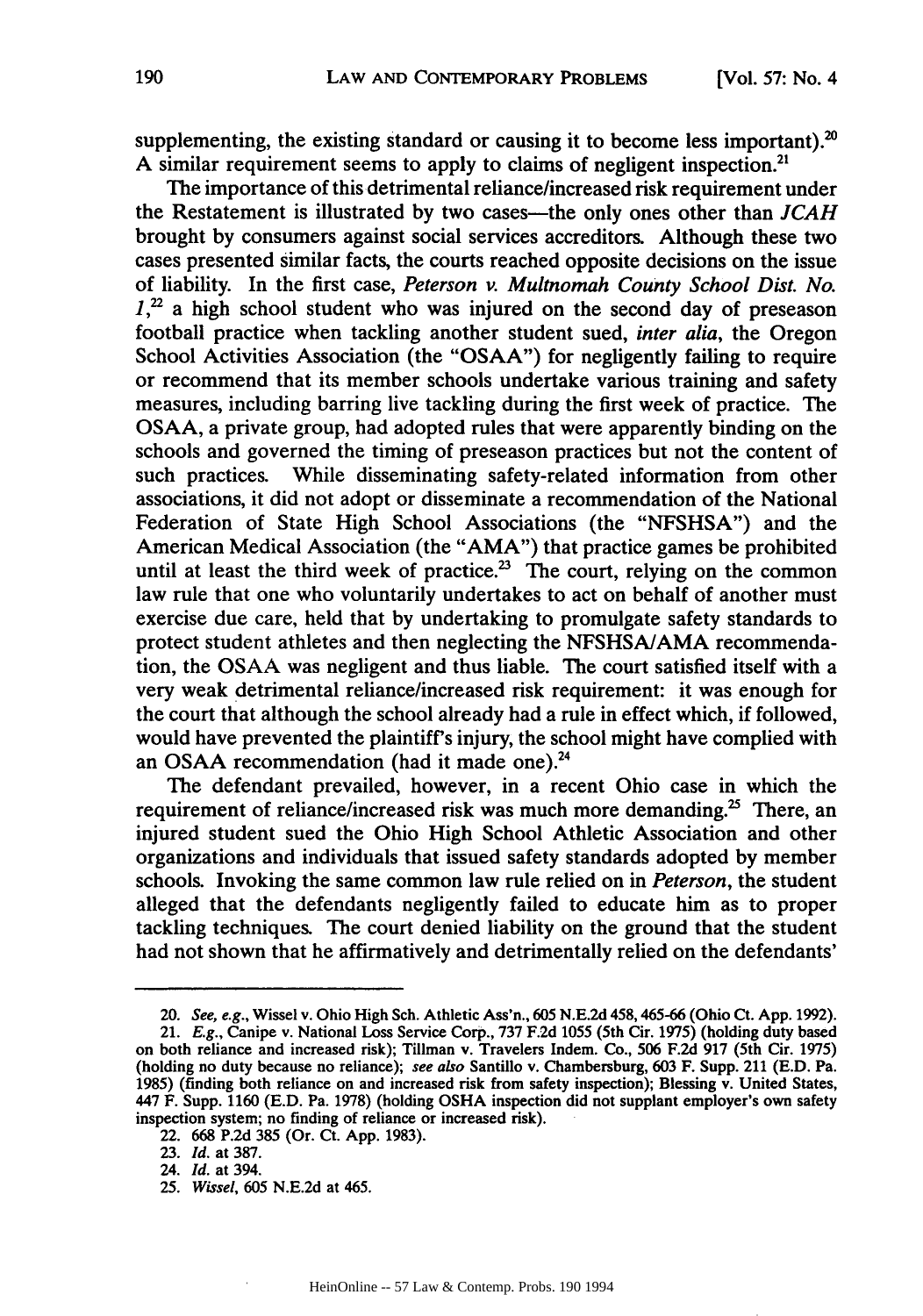actions or representations either in the sense that he chose not to wear another, safer helmet (if one existed) because of those actions or representations or in the sense that he played or tackled differently because of them.<sup>26</sup> The Ohio court, in contrast to the Oregon one, was unwilling to assume such reliance.

These three cases, then, constitute the entire reported case law involving tort claims against accreditors of social service programs." They indicate that a rule of no duty to incidental beneficiaries coupled with a robust requirement of detrimental reliance and increased risk make accreditor liability unlikely under existing law.<sup>28</sup>

# B. Analogies from Other Areas of Tort Law

The following analysis draws upon judicial developments in other areas of tort law. In some of these areas, the courts have defined quite narrowly the scope of the duties owed **by** accreditor analogues to those not in privity with them, refusing to extend protection to injured consumers. But the courts have characterized the duty of the accreditor analogue much more broadly in a few contexts, including some in which the arguments for the privity requirement are even stronger than in the accreditation context. Since tort cases against accreditors *per se* are so few and far between, these analogous cases may provide important clues to how courts would decide these claims were they to be litigated and to how an argument for accreditor liability to third-party consumers could be cobbled together if a court so desired.<sup>29</sup>

What is common to these other cases and what makes them arguably relevant to negligent accreditation claims is their relatively expansive view of the scope of the legal duty owed **by** those who are paid to provide information about the quality of the condition or activity of another (usually the payor) in

As noted below, the courts that uphold negligent accounting claims usually reject another Cardozo decision, Ultramares Corp. v. Touche, 174 **N.E.** 44 (N.Y. **1931),** which limited accountants' duty to third parties for some of the same reasons advanced **by** Cardozo in *Moch.*

**<sup>26.</sup>** *Id.* at **465-66.**

**<sup>27.</sup>** There are some unreported cases involving claims against the **JCAH.** *See* Timothy Jost, *The Joint Commission on Accreditation of Hospitals: Private Regulation of Health Care and the Public Interest,* 24 B.C. L. **REV. 835, 859** n.219 **(1983);** *see also Wissel,* **605 N.E.2d** 458.

**<sup>28.</sup>** Federal preemption is another defense that may defeat common law liability claims asserted against accreditors. *See* Keams v. Tempe Technical Inst., Inc., **807** F. Supp. **569 (D.** Ariz. **1992)** (dismissing on federal preemption grounds negligence claim **by** former students of bankrupt technical school against, *inter alia,* federally recognized educational accrediting agencies), *appeal filed,* 9th Cir. docket no. **92-16349.**

**<sup>29.</sup>** In this effort to predict the future jurisprudential status of the traditional no duty rule, the erosion of the famous decision of H.R. Moch Co. v. Rensselaer Water Co., **159 N.E. 896** (N.Y. **1928),** is of some interest. In *Moch,* Judge Cardozo held that water companies owe no legal duty to property owners who suffer fire-related injuries caused **by** inadequate water pressure. Although *Moch* is still commonly cited **by** courts to limit tort duties to injured parties not in privity with the injurer, some other courts have now rejected this rationale and upheld such third-party suits (at least for property damage claims) against water companies. *E.g.,* Weinberg v. Dinger, 524 **A.2d 366 (NJ. 1987).** If the defense is being diluted or rejected in water company cases where it prevailed for so long, it may also be vulnerable in the accreditation context where the specter of massive liability, often invoked as a rationale for the no duty rule in the water company cases, is absent.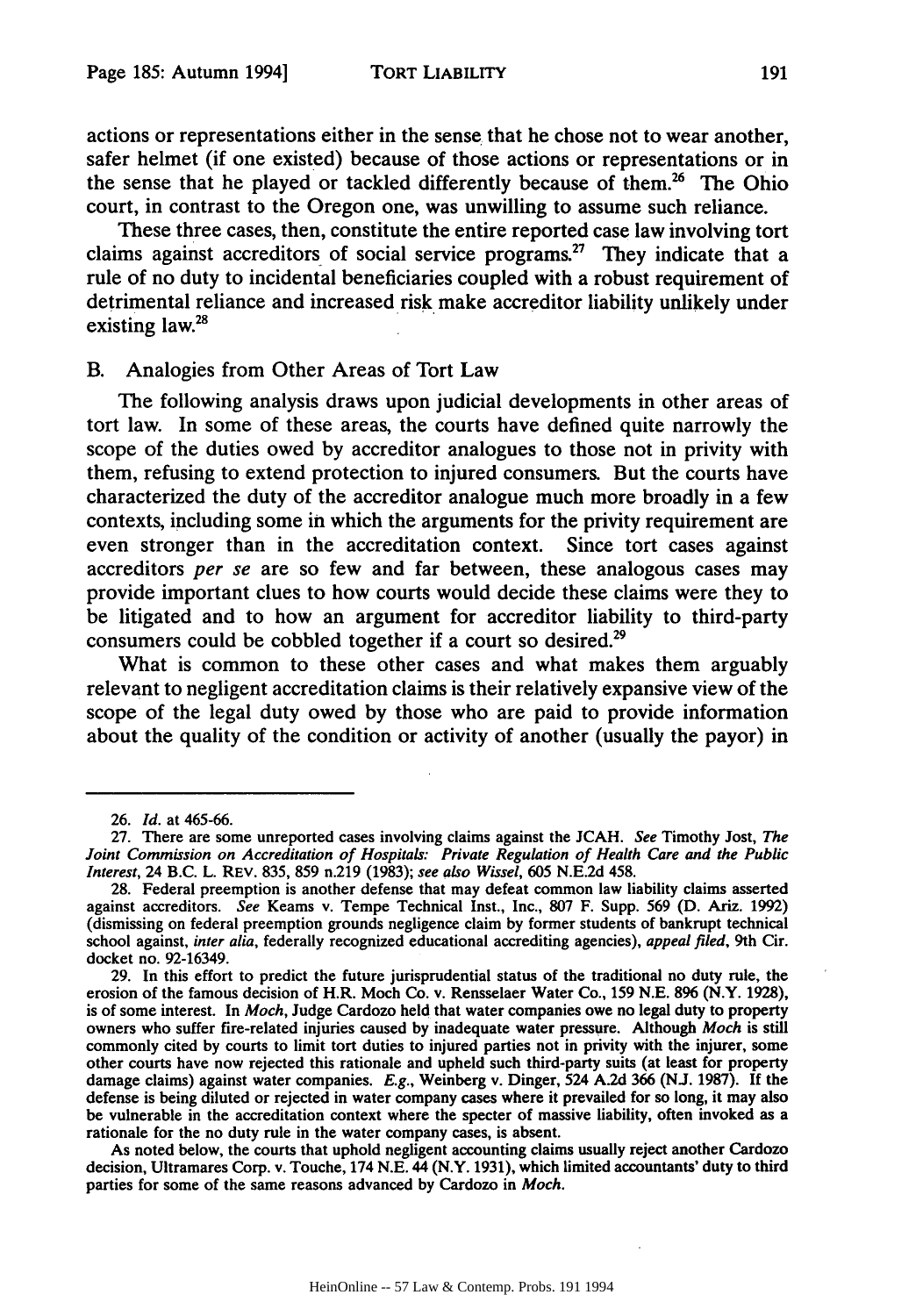circumstances in which third parties (consumers, investors, regulators, payors, or others) will (and are intended to) foreseeably and detrimentally rely on the accuracy of this information.

Since accrediting bodies usually adopt their own standards rather than simply applying those already established elsewhere, cases involving allegedly negligent standard-setting activity undertaken by private entities at the behest of either government or private groups may also be germane to our inquiry. In dealing with such standards, the courts are divided on the issue of liability to injured consumers. Some courts hold that a trade association promulgating general safety standards owes no duty of care to members of the public who use the products of trade association members.<sup>30</sup> Others, however, have upheld consumers' claims.<sup>31</sup>

The courts are also divided in a related group of cases involving claims against testing organizations that furnish seals of approval. These groups often function much like accreditors in that they develop performance standards and then apply them to particular products, issuing their seals to those that comply. Some courts have upheld the claims of consumers injured by products bearing those seals. For example, liability was imposed in a case involving injury from negligently manufactured shoes bearing the "Good Housekeeping Seal of Approval." The court emphasized Good Housekeeping's voluntary involvement in the marketing process for its own gain, the loan of its reputation to the product through its endorsement, and the consumer's reliance upon this endorsement. $32$  Products bearing the UL seal have generated many suits, with mixed results. Some courts have denied liability, suggesting that UL owes a duty only to the manufacturer, not to the consumer.<sup>33</sup> Others, however, have either upheld UL's liability to third-party consumers or indicated that they would do so on a proper factual showing. $^{34}$ 

<sup>30.</sup> *E.g.,* Harmon v. National Automotive Parts Ass'n, 720 F. Supp. 79 (N.D. Miss. 1989); Blalock v. Syracuse Stamping Co., 584 F. Supp. 454 (E.D. Pa. 1984); Meyers v. Donnatacci, 531 A.2d 398 (N.J. Super. Ct. Law Div. 1987). *See generally* Jack Bierig et al., *Tort Liability Considerations for Medical Societies, in* **LEGAL** IMPLICATIONS OF PRACTICE PARAMETERS 43, 45 (Am. Med. Ass'n ed., 1987).

<sup>31.</sup> *E.g.,* King v. National Spa and Pool Inst., Inc., 570 So. 2d 612 (Ala. 1990) (holding that manufacturer's reliance on association's safety standard does not preclude the imposition of liability for injury suffered by consumer); *see also,* Benco Plastics, Inc. v. Westinghouse Elec. Corp., 387 F. Supp. 772, 786 (E.D. Tenn. 1974) (holding UL owed no duty to corporation for economic harm but noting that result might be different for consumer claiming physical injury).

<sup>32.</sup> Hanberry v. Hearst Corp., 81 Cal. Rptr. 519 (Cal. Ct. App. 1969). Although the court found an increased risk to consumers in general, it made no specific finding about risk to the plaintiff. 33. *E.g.,* Cantrell v. Amarillo Hardware Co.,602 P.2d 1326, 1328-29 (Kan. 1979) (UL not a proper

party).

<sup>34.</sup> *E.g.,* United States Lighting Serv., Inc. v. Llerad Corp., **800** F. Supp. **1513** (N.D. Ohio 1992) (holding **UL** owes duty to commercial installer of lighting system purchased by installer's client where defect causes economic harm; finding reliance on certification and increased risk to consumers in general); Hempstead v. General Fire Extinguisher Corp., **269** F. Supp. 109 **(D.** Del. 1967) (holding plaintiff injured by explosion of fire extinguisher while helping to put out fire could sue **UL** for negligence in inspecting, testing, and approving design); Peacocks, Inc. v. Shreveport Alarm Co., **510** So. **2d 387** (La. Ct. App. 1987) (holding **UL** liable for 20% of economic harm suffered by plaintiff store due to UL's negligent failure to assure burglar alarm system's compliance with UL's previously-issued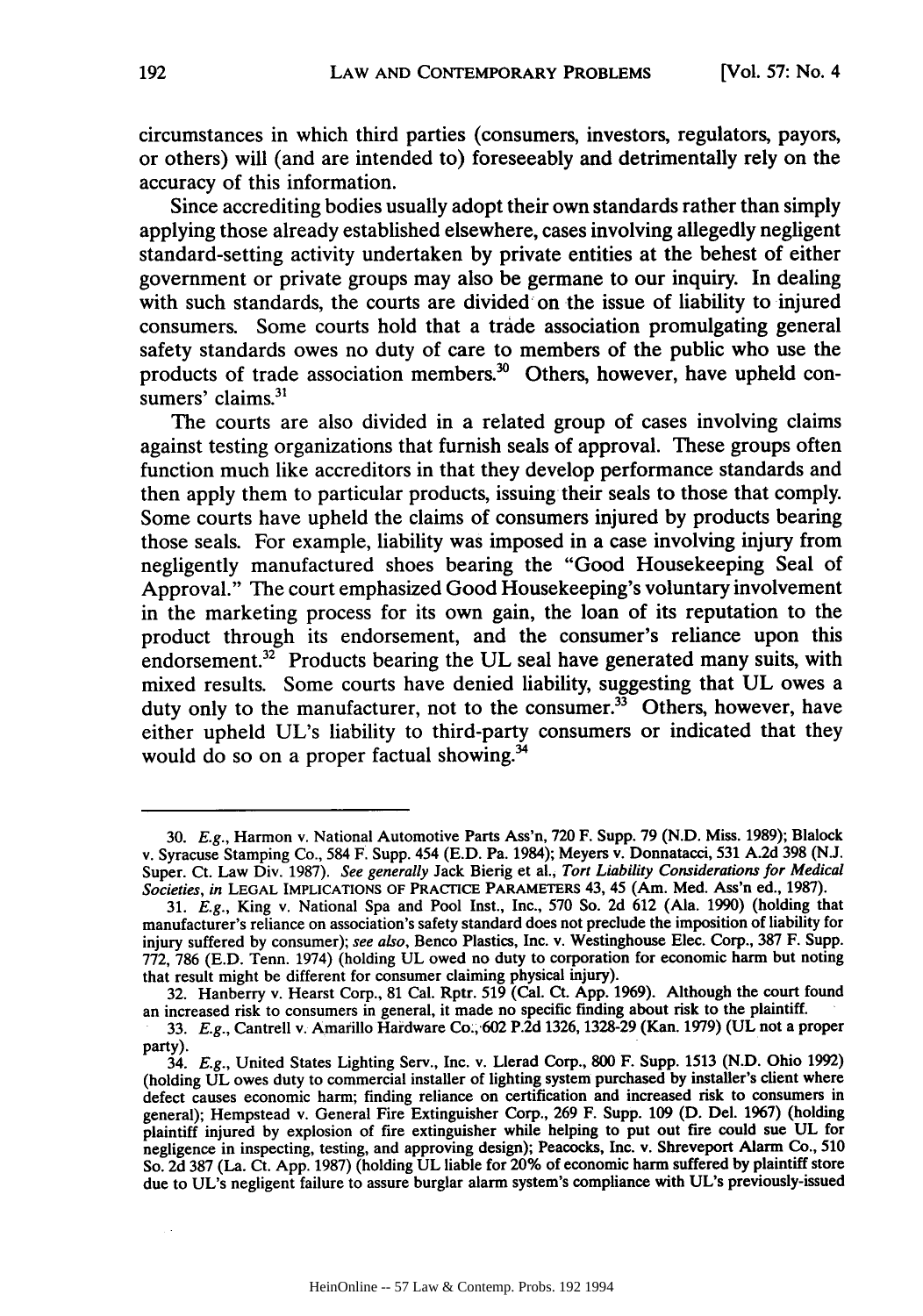Cases involving standard-setting and testing/certification might be distinguished from accreditation disputes on the ground that accreditation is a service primarily designed to assist service providers or payors in making their resource allocation and payment decisions, with any consumer protection effects being secondary, while the very purpose of product and service safety standards is to reduce the risks of injury to consumers. On this view, the traditional rule of no duty to third parties might be justified for accreditation even if it is not justified for standard-setting or testing/certification. On the other hand, it is not clear that this difference in purpose actually exists or is sufficiently great to warrant a different legal outcome.

Perhaps a closer analogy to accreditation is an accountant's certification of a client's financial condition. **A** number of courts hold that an accounting firm that negligently prepares financial reports for clients also owes a tort duty of care<sup>35</sup> to some third parties who may be expected to rely on those reports, even if the specific identity of the third parties is unknown to the accountants-or indeed to the accountant's client-and even if they are not in privity with either the accountant or the client.<sup>36</sup> Like the accreditation of health care and educational services, the certification of financial condition is intended, *inter alia,* to exploit the power of information to induce public confidence in and reliance on the firm being described or evaluated. $37$  In each of these contexts, the subject of the information (that is, the hospital, educational institution, or accountant's client) procured the description or evaluation of its own activities not only for its internal use but also for the use of third parties.

Both financial reports and accreditation reports have public good attributes: those who produce and pay for the information cannot fully appropriate its social value. Without exactly saying so, traditional tort doctrine seems to have recognized and sought to accommodate this fact **by** establishing a rule that

certificate; finding reliance); Yassin v. Certified Grocers of **Ill.,** 502 N.E.2d 315 (II1. App. Ct. 1986) (holding UL owes duty to consumer, although not negligent on the facts; no finding of either reliance or increased risk); see also Toman v. Underwriters Lab., 707 F.2d 620 (1st Cir. 1983) (seeming to assume duty of UL to consumer to police the use of its approved marks; no findings concerning reliance or increased risk); Groppel Co., Inc. v. United State Gypsum Co., 616 S.W.2d 49, 66 (Mo. Ct. App. 1981) (seeming to assume duty **by UL** to consumer but finding no liability on the facts; no finding of either reliance or increased risk).

<sup>35.</sup> Again, this analysis is limited to tort claims. Accountant liability to third parties under the securities laws is already well-established.

<sup>36.</sup> E.g., International Mortgage Co. v. John P. Butler Accountancy Corp., 223 Cal. Rptr. 218 (1986); H.. Rosenblum, Inc. v. Adler, 461 A.2d 138 (NJ. 1983). See generally John A. Siliciano, *,Negligent* Accounting and the Limits of Instrumental Tort Reform, 86 MICH. L. REV. 1929 (1988) (criticizing these developments). For a recent summary characterization of the state of the law on this question, see Gary Schwartz, The Beginning and the Possible End of the Rise of Modern American Tort *Law,* 26 GA. L. REV. 601, 662 n.319 (1992).

<sup>37.</sup> In another case involving allegations of negligent accreditation inspection (here, of an educational institution), the South Carolina Supreme Court did not reach the merits but noted in passing that schools held out their accreditation as a way of attracting students, many students relied on accreditation in deciding which schools to attend, and accreditation was "also the basis and condition precedent to the making of thousands of dollars of student loans." Jacobs v. Association of Indep. Colleges and Sch., **219 S.E.2d 837, 839 (S.C. 1975).**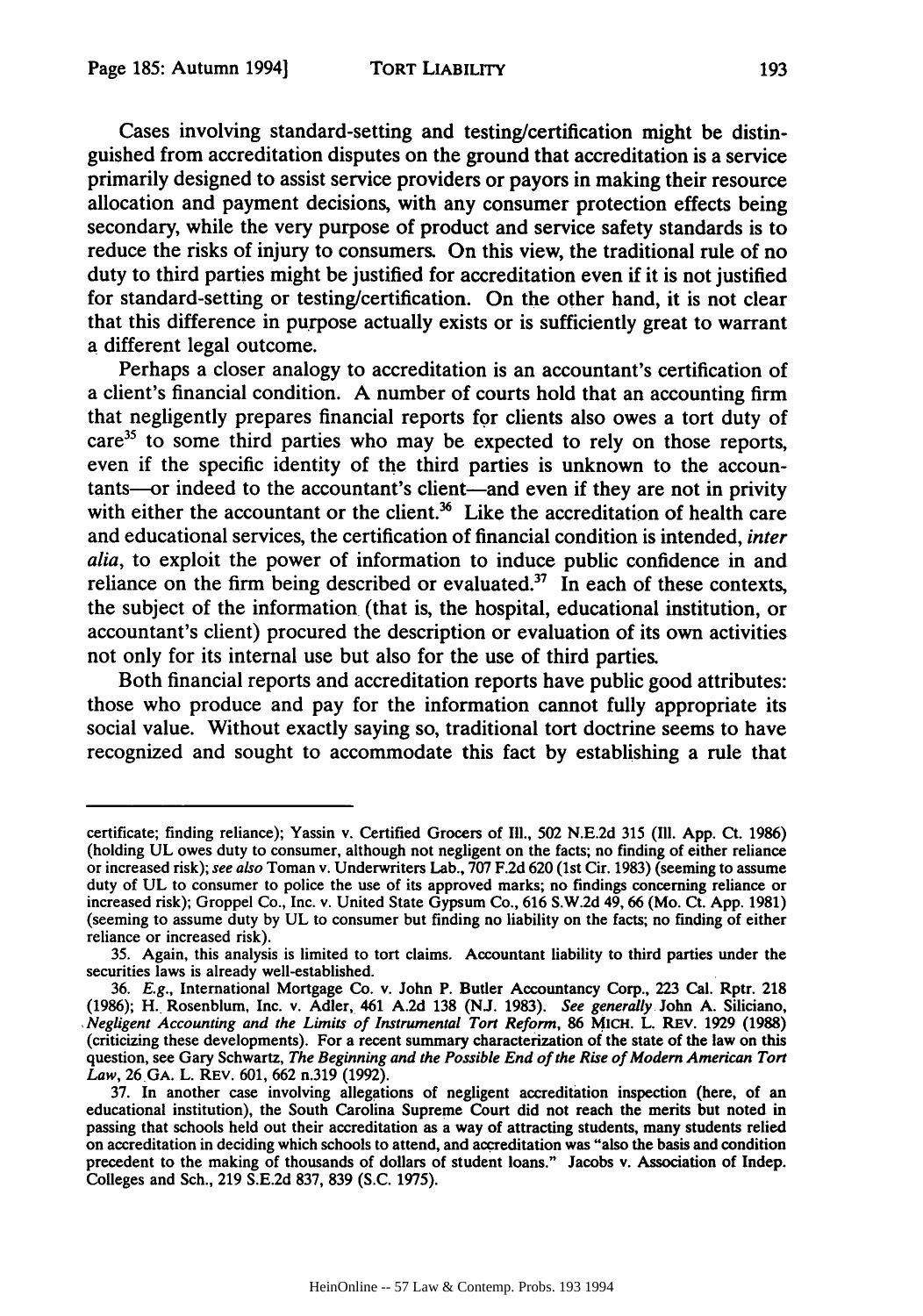accountants owe no duty to third parties not in privity with them, even those harmed by relying on their negligent financial reports.<sup>38</sup> This rule, which survives in many jurisdictions, has much to recommend it, and some commentators discern (and applaud) a very recent trend back in that direction (most notably in New York and California), although accountant liability to third parties evidently is continuing to expand in other areas, especially in the wake of thrift institution imbroglios.39

The traditional rule limiting accountant liability (and its underlying privity requirement) was largely grounded in the same kind of no-duty-to-incidentalbeneficiaries rationale advanced by the court to defeat accreditor liability in *JCAH.<sup>40</sup>* The rule also reflected a related concern that accountant liability to third parties would generate economic loss claims that might be difficult to limit, predict, or insure against. In contrast, third-party claims against accreditors would not be confined to economic loss; in the health care area, at least, they would also include physical injuries, which might compound the problems growing out of uncertain damages.<sup>41</sup>

Some other areas of tort litigation that bear far less resemblance to the accreditation context may nevertheless suggest how future courts might resolve negligent accreditation claims. One example is the *Tarasoff* line of cases, which grew out of a now famous California decision in which a psychiatrist who learned (or reasonably should have concluded) that a dangerous patient intended to injure a third party had a duty to take reasonable steps to protect that individual.42 The *Tarasoff* principle has subsequently been extended well beyond the facts of that case to situations in which the third party could not be identified in advance.<sup>43</sup>

While cases of this sort may seem far removed from the accreditation context, they exemplify a principle that is common to both situations. In each, a victim claims that the defendant, although informed (or on notice) of a risk of physical injury to the victim posed by the subject of that information, failed to communicate it to the victim or to act upon it when such communication or action might have avoided the injury. In each, moreover, the creator of the risk

<sup>38.</sup> Ultramares Corp. v. Touche, 174 N.E. 441 (N.Y. 1931).

**<sup>39.</sup> VICTOR** P. **GOLDBERG, RESTORING THE PRIvITY BARRIER FOR NEGLIGENT** ACCOUNTANTS 2 (Center for Law and Economic Studies, Columbia Univ. School of Law Working Paper No. 93 **(1993));** Victor P. Goldberg, Accountable Accountants: *Is Third-Party Liability Necessary?,* **17 J. LEGAL STUD. 295, 296 (1988);** *see also* Siliciano, *supra* note **36.**

*<sup>40.</sup> See supra* text accompanying notes 14-18.

<sup>41.</sup> There are, of course, some other differences, although their significance is not clear. For example, negligent accounting claims are typically asserted against for-profit companies, while negligent accreditation claims could apply to both for-profit and nonprofit entities (for example, schools and hospitals). In addition, one might want to control the scope of dissemination of financial information, but such control would defeat the central purpose of accreditation.

<sup>42.</sup> Tarasoff v. Regents of the Univ. of Cal., **551 P.2d** 334 (Cal. **1976).**

<sup>43.</sup> Indeed in one recent decision, the Delaware Supreme Court went so far as to uphold a \$1.4 million verdict against a state hospital psychiatrist who discharged a psychotic mental patient who *almost six months later* killed a pedestrian while driving a motor vehicle. Naidu v. Laird, **539 A.2d** 1064, **1066** (Del. **1988).**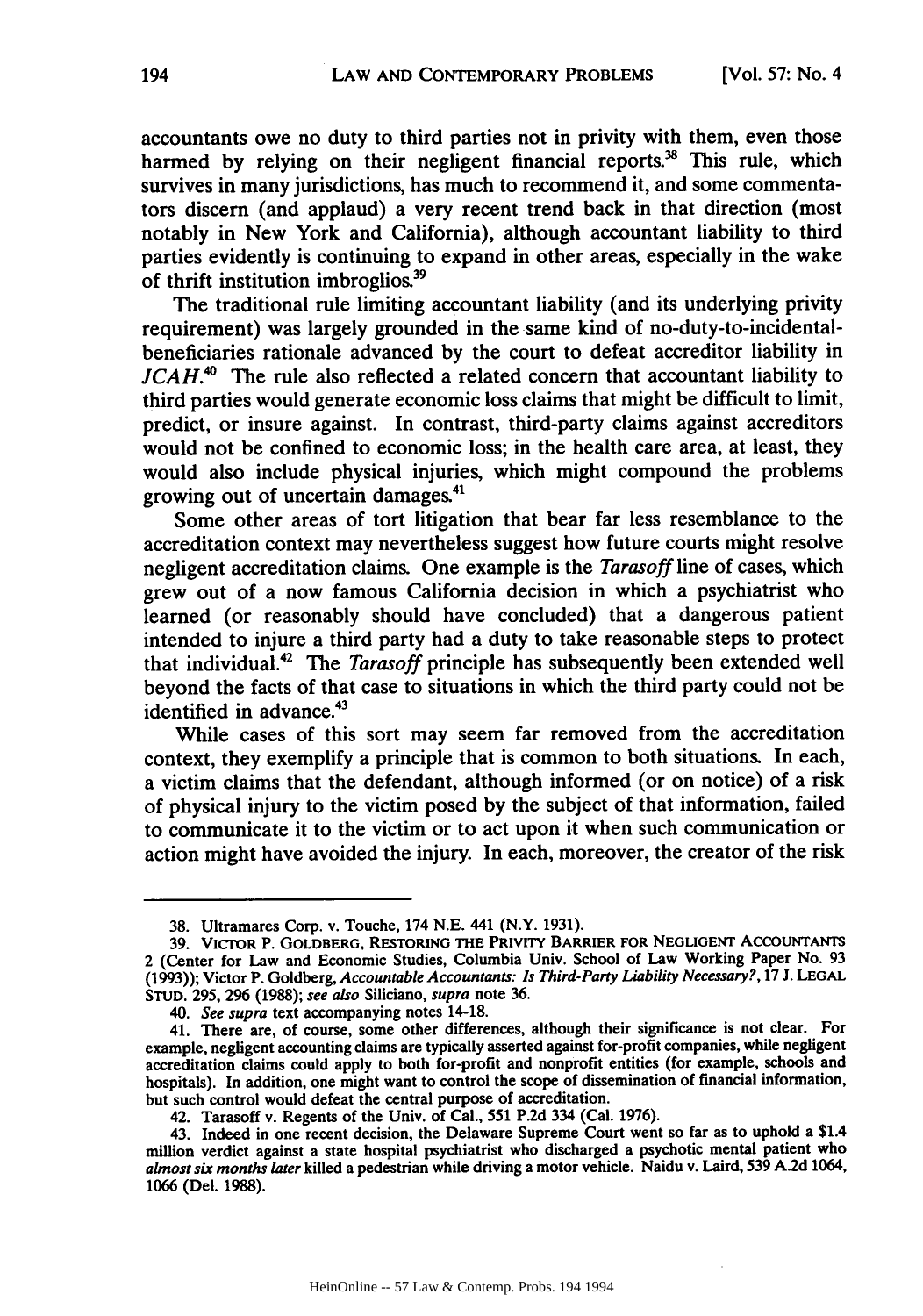paid the defendant to gather the crucial information about risk; indeed, in the health care and education contexts, the risk creator-provider presumably selected the defendant-accreditor *because* of the latter's ability to induce both confidence and reliance on its judgment. In this respect, at least, the victim's claim seems even stronger than it is under a more conventional *Tarasoff* claim. It is true that in the accreditation setting, the risk creator (for example, a hospital) wants the information to be communicated to the third parties, while in the psychiatric setting, the risk creator (typically but not necessarily a patient)<sup>44</sup> presumably does not. This difference between the two situations, however, should not necessarily defeat liability. Indeed, the fact that liability is imposed in the psychiatric context despite a very powerful countervailing interest in respecting patient confidentiality45 is actually an argument *a fortiori* for imposing liability on the accreditor. In the accreditation situation, after all, confidentiality is not a goal; instead, each party *ex ante* wants the information transmitted to all the world.'

Another category of tort litigation, negligent entrustment, is a somewhat weaker analog to accreditor liability but may still provide some support for accreditor liability.<sup>47</sup> To characterize these cases tendentiously (that is, in terms that deliberately draw an analogy to the accreditation context), they involve situations in which A, who knows (or should know) about the riskiness of B, nevertheless entrusts B with some instrumentality<sup>48</sup> that interacts with B's risky propensity to injure C (who is usually a stranger to both A and B) in ways that A should have foreseen.

Another line of cases, of special interest because they involve hospital care, seems most explicable in negligent entrustment terms even if courts do not use such terms. In these cases, hospitals may be held liable for negligent selection, credentialing, and supervision of their medical staffs.49 These theories of liability are persuasive: when hospitals entrust their patients to incompetent physicians on their staffs, they place them at great risk of injury, risk that hospitals can control efficiently.

<sup>44.</sup> For example, the information could come from police or hospital records.

<sup>45.</sup> This interest is expressly addressed in *Tarasoff* and many of its progeny.

<sup>46.</sup> An intermediate situation might be one in which a factory owner's insurer inspects the factory and discovers a dangerous condition but fails to disclose it to a third party (usually a worker), who is injured by it. Although most courts do not uphold the insurer's liability in such cases, some do. *Compare* Smith v. Allendale Mut. Ins. Co., 303 N.W.2d 702 (Mich. 1981) (holding defendant not liable) *with* United States F & G Co. v. Jones, 356 So. 2d 596 (Ala. 1978) (holding defendant liable).

<sup>47.</sup> For another effort to draw analogical inferences from this genre of cases, see Peter Schuck, *Municipal Liability Under Section 1983: Some Lessons from Tort Law and Organization Theory,* **77 GEO. L.J. 1753, 1768-72 (1989)** (analyzing section **1983** liability for local police torts).

<sup>48.</sup> *E.g.,* Vince v. Wilson, **561 A.2d 103** (Vt. **1989)** (involving an automobile); Kelley v. R.G. Indus., manufacturer's product liability theory rather than on a negligent entrustment theory); Kelly v.<br>Gwinnell, 476 A.2d 1219 (N.J. 1984) (involving alcohol).

<sup>49.</sup> The leading cases include Bell v. Sharp Cabrillo Hosp., **260** Cal. Rptr **37** (Cal. Ct. **App. 1989);** Johnson v. Misericordia Community Hosp., **301 N.W.2d 156** (Wis. **1981);** Darling v. Charleston Community Memorial Hosp., 211 **N.E.2d 253 (I1. 1965).**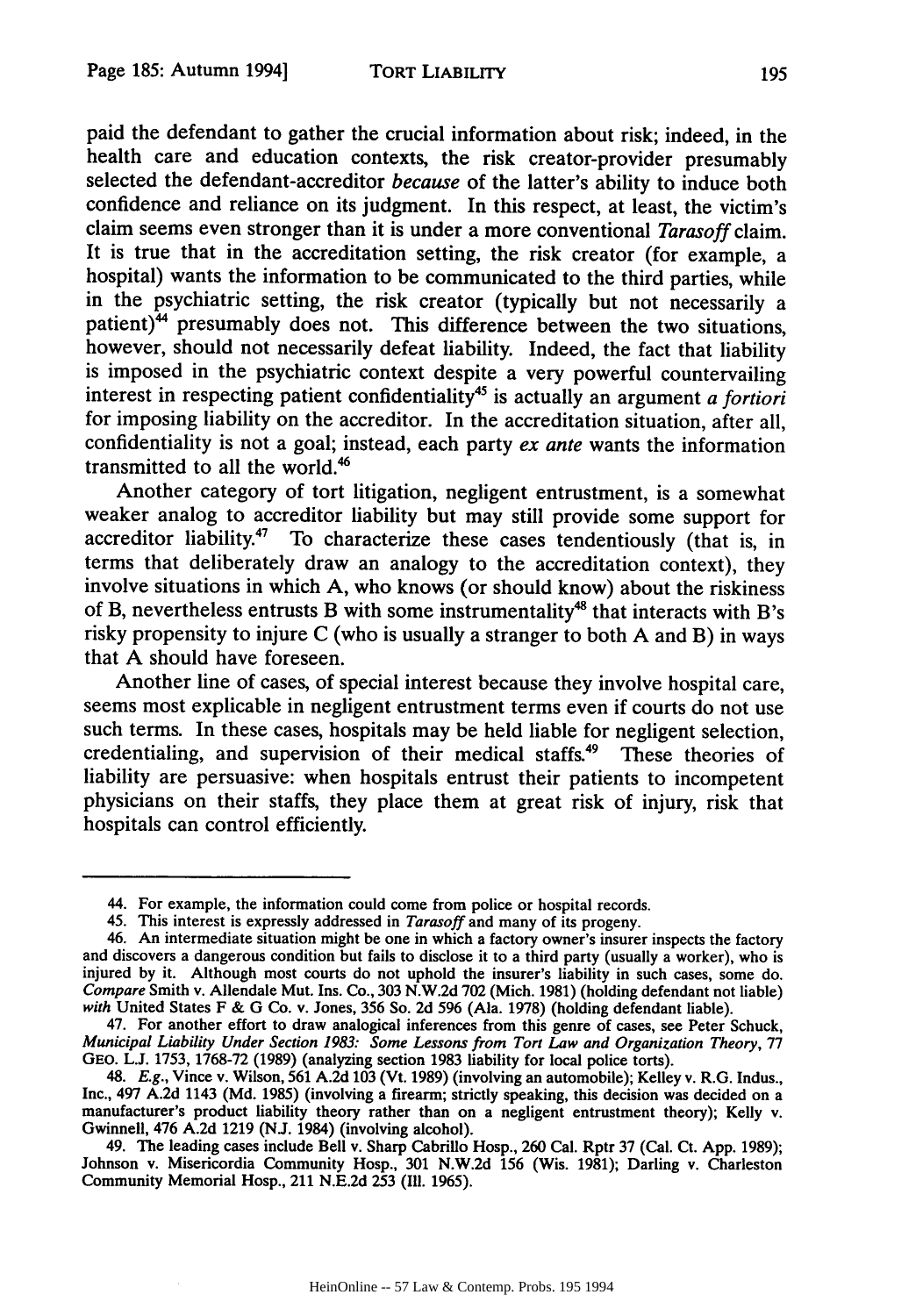Negligent entrustment cases can be viewed as extensions of the *Tarasoff* principle, which holds that one who possesses risk information may be obliged to transmit or act upon it in order to protect strangers from harm. Again, one can certainly point to differences between accreditation and the contexts in which these cases arise. For example, an accreditor can avoid liability simply by doing nonnegligently what it is paid to do (that is, gather, evaluate, and disseminate information), while an entruster is ordinarily not paid to do these things yet is obliged to take some affirmative action to prevent the harm in order to avoid liability. As with *Tarasoff-type* claims, however, these differences may actually cut in favor of accreditor liability rather than against it.

## III

#### **CONCLUSION**

Only a handful of tort cases involving consumer challenges to accreditation decisions exist, certainly too few to discern any cross-jurisdictional trend, and none of them contains much analysis.<sup>50</sup> Consumers' claims of negligent accreditation are likely to be barred at the threshhold by a narrowly defined scope of legal duty for accreditors and by a robust requirement that consumers show detrimental reliance on, and increased risk from, the accrediting decision. As we have also seen, however, tort principles distilled from a variety of arguably analogous contexts may support liability to consumers. These principles establish that under certain circumstances, those who already possess risk information or who can readily gather it are under a legal duty to communicate it nonnegligently to strangers who, if so informed, could avoid harm to themselves. Injured consumers who can deploy these principles and adduce sympathetic facts might be able to overcome the traditional doctrinal obstacles to accreditor liability.

In order for consumers to succeed in this endeavor, however, the courts would have to impose new, more expansive liabilities. Given the vigorous reaction to the tort law innovations of the 1960s, 1970s, and early 1980s, it seems unlikely that this will occur in the near future.<sup>51</sup> This fact, along with the existence of governmental and official immunity against claims of negligent accreditation, threatens to create a gap in the system of deterrence. In pointing to this gap, however, I do not mean to suggest that the tort system should necessarily be used to fill it. In thinking about this question, one should consider the substantial body of legal scholarship that casts doubt on the tort system's ability effectively to deter much of the negligent behavior that results in personal injuries. $52$ 

<sup>50.</sup> As noted at the outset, no cases involving disappointed service providers have been decided on the merits.

<sup>51.</sup> See Schwartz, supra note 36.

<sup>52.</sup> See, e.g., **STEPHEN** D. **SUGARMAN, DOING AWAY** WITH **PERSONAL INJURY LAW** (1989).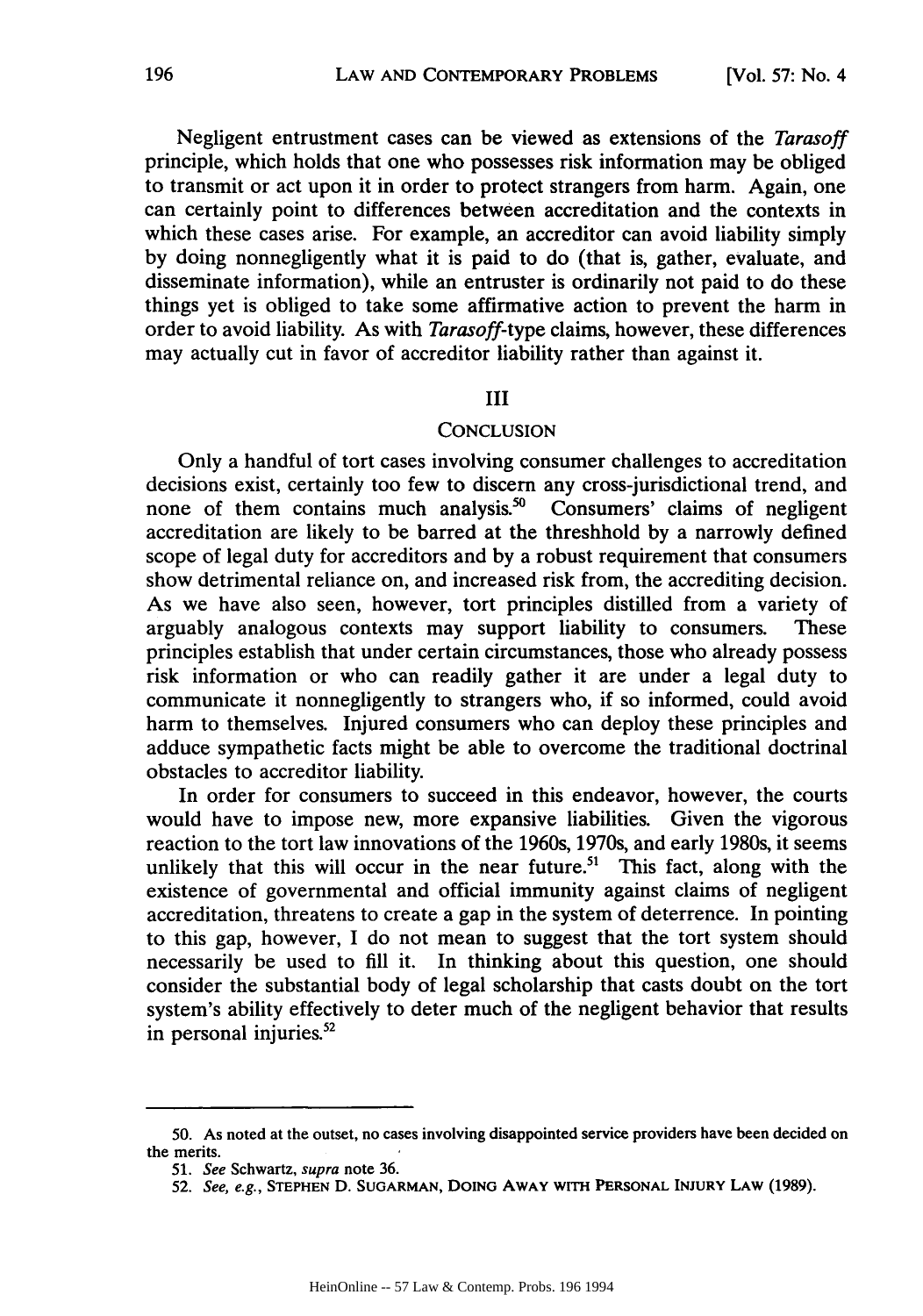Before reaching a firm conclusion on the appropriate role of the tort system in influencing accreditation activity, then, one must first analyze a number of other issues well beyond the scope of this article, especially the relative efficacy and cost of other formal and informal sanctioning, regulatory, and compensatory techniques that might be brought to bear on the problem. Although the outcome of such an inquiry must of course await such an analysis, there are some excellent reasons to believe that tort law would not be a particularly effective deterrent to, much less a compensatory remedy for, negligent accreditation. A recently published comprehensive empirical study established that the tort system has performed very poorly in the area of medical malpractice, reaching only a small fraction of the actual incidents of malpractice, and at prohibitively high cost.<sup>53</sup> If, as it seems likely, consumer claims for negligent accreditation of health care providers will be even more attenuated and difficult to prove than are direct malpractice claims against the providers themselves, the tort system will be of even less assistance to health care consumers who challenge accreditation decisions. In the case of accreditation of educational programs, it is safe to predict that consumers' claims will founder on courts' rejection of liability for the kind of educational malpractice to which accreditation decisions are most likely to be relevant.<sup>54</sup> Finally, service providers can almost certainly pursue their remedies for injurious accreditation far more effectively through antitrust, civil rights, and (in the case of public agency decisions) administrative law, which speak directly to their complaints about competitive harm and procedural violations.

<sup>53.</sup> HARVARD **MEDICAL PRACTICE STUDY, PATIENTS,** DOCTORS, **AND** LAWYERS: **MEDICAL** INJURY, MALPRACTICE **LITIGATION, AND PATIENT COMPENSATION IN NEW** YORK: REPORT OF THE HARVARD **MEDICAL** PRACTICE **STUDY** TO THE **STATE** OF **NEW** YORK (1990).

<sup>54.</sup> E.g., Finstad v. Washburn Univ. of Topeka, 845 P.2d 685 (Kan. 1993) (holding no liability for accreditation decision); see also Ross v. Creighton Univ., 740 F. Supp. 1319 (N.D. **I11.** 1990); Donohue v. Copaigue Unified Free Sch. Dist., 391 N.E.2d 1352 (N.Y. 1979).